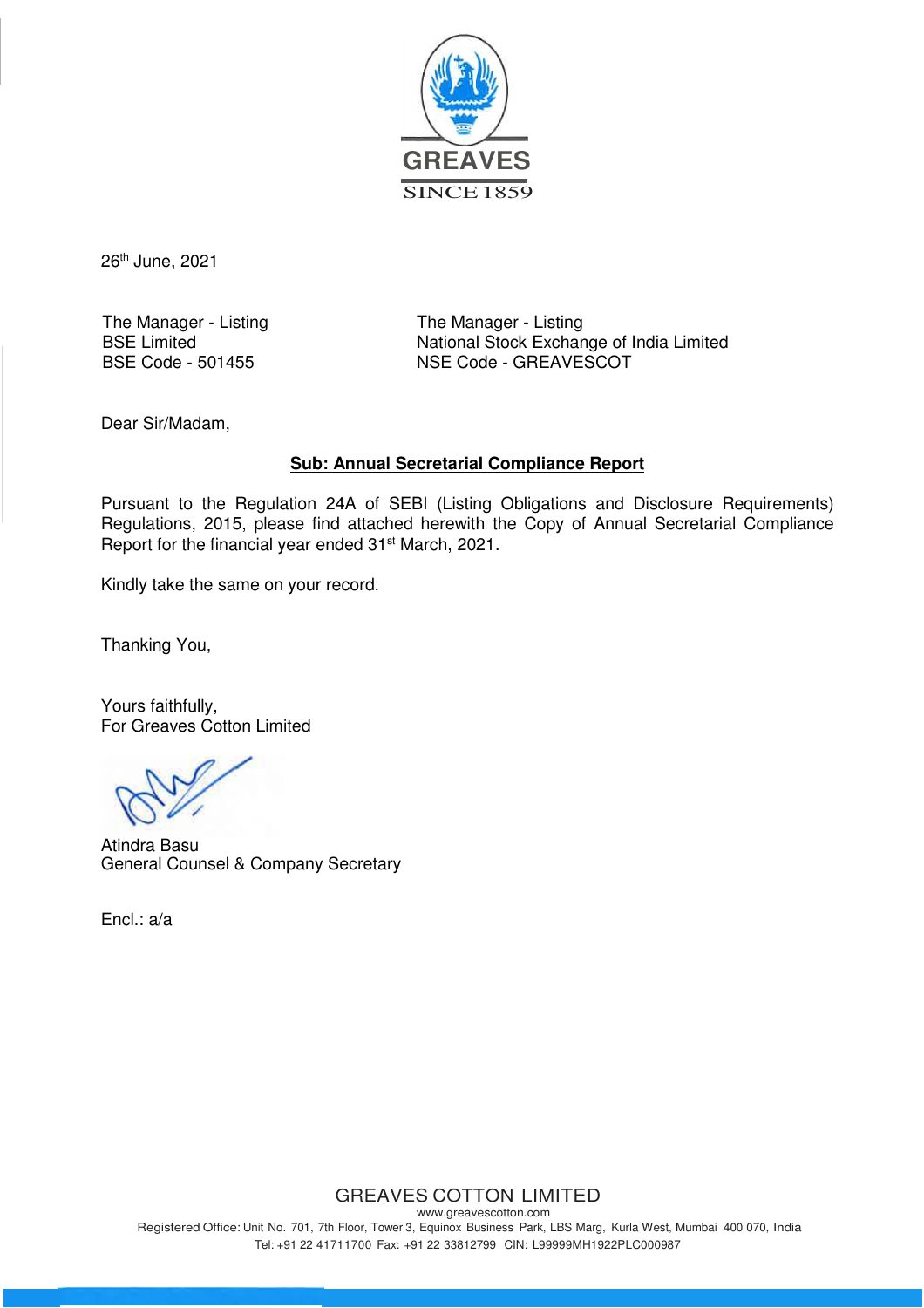

# **Pradeep Purwar & Associates**

Company Secretaries

### SECRETARIAL COMPLIANCE REPORT OF **GREAVES COTTON LIMITED** For the Financial Year ended 31<sup>st</sup> March, 2021

#### UDIN: F005769C000228596

We have examined:

- a) all the documents and records made available to us and explanation provided by Greaves Cotton Limited ("the listed entity"),
- b) the filings/ submissions made by the listed entity to the stock exchanges,
- c) website of the listed entity,
- d) any other document/ filing, as may be relevant, which has been relied upon to make this certification,

for the year ended  $31<sup>st</sup>$  March, 2021 ("Review Period") in respect of compliance with the provisions of:

- a) the Securities and Exchange Board of India Act, 1992 ("SEBI Act") and the Regulations, circulars, guidelines issued thereunder; and
- b) the Securities Contracts (Regulation) Act, 1956 ("SCRA"), rules made thereunder and the Regulations, circulars, guidelines issued thereunder by the Securities and Exchange Board of India ("SEBI");

The specific Regulations, whose provisions and the circulars/ guidelines issued thereunder, have been examined, include:

- (a) Securities and Exchange Board of India (Listing Obligations and Disclosure Requirements) Regulations, 2015;
- (b) Securities and Exchange Board of India (Issue of Capital and Disclosure Requirements) Regulations, 2018; (not attracted during year under review)
- (c) Securities and Exchange Board of India (Substantial Acquisition of Shares and Takeovers) Regulations, 2011;
- (d) Securities and Exchange Board of India (Buyback of Securities) Regulations, 2018; (not attracted during year under review)
- (e) Securities and Exchange Board of India (Share Based Employee Benefits) Regulations, 2014;
- (f) Securities and Exchange Board of India (Issue and Listing of Debt Securities) Regulations, 2008; (not attracted during year under review)
- (g) Securities and Exchange Board of India (Issue and Listing of Non-Convertible and Redeemable Preference Shares) Regulations, 2013; (not attracted during year under review)



Omega Business Park, Office  $#405$ , Plot  $#A-271$  and A-298, Road  $#33$ , Wagle Estate, Thane (W) - 400 604, Maharashtra, India. Tel. : +91 7977255736 • Email: info@csppa.net